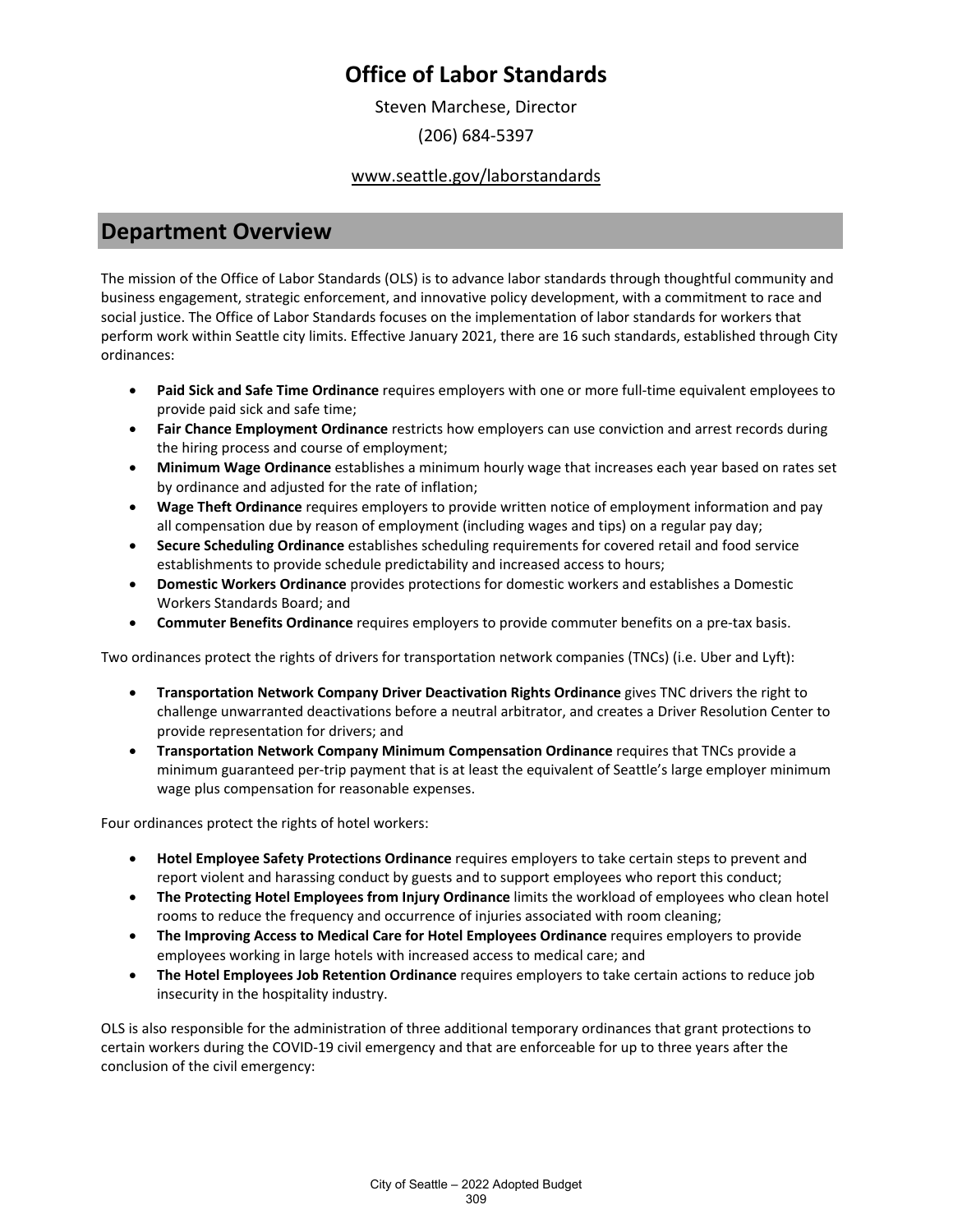- **Paid Sick and Safe Time for Gig Workers**, requiring covered transportation network and food delivery network companies to provide paid sick and safe time to gig workers during, and for 180 days following the conclusion of, the COVID-19 civil emergency.
- **Premium Pay for Gig Workers**, requiring covered food delivery network companies to provide premium pay to gig workers.
- **Grocery Employee Hazard Pay**, requiring certain grocery businesses to pay hazard pay to employees during the civil emergency.

Starting September 1, 2022, the Office of Labor Standards will be responsible for enforcing a 17th ordinance, the Independent Contractor Protections Ordinance, which requires certain hiring entities to provide independent contractors with certain pay and expense information prior to contracting and at time of payment, as well as with timely payment.

OLS provides education and technical assistance to the business and worker communities. As a part of these efforts, OLS manages the **Community Outreach and Education Fund** to foster collaboration between OLS and the community with funds to develop awareness and understanding of the worker rights provided by Seattle's labor standards. The office also manages the **Business Outreach and Education Fund** which provides technical assistance to small businesses to increase compliance with Seattle's labor standards. The fund emphasizes outreach to businesses owned by low-income and historically disenfranchised communities who typically are not served by traditional outreach methods. OLS manages the **Driver Resolution Center** contract which funds a community organization that provides no-cost, culturally appropriate, consultation, support, legal services and outreach to TNC drivers that are facing deactivation.

### **Budget Snapshot**

| . .                          |                             |                        |                 |                 |  |
|------------------------------|-----------------------------|------------------------|-----------------|-----------------|--|
|                              |                             | 2020<br><b>Actuals</b> | 2021<br>Adopted | 2022<br>Adopted |  |
| <b>Department Support</b>    |                             |                        |                 |                 |  |
| Other Funding - Operating    |                             | 6,256,621              | 7,276,457       | 12,130,660      |  |
|                              | <b>Total Operations</b>     | 6,256,621              | 7,276,457       | 12,130,660      |  |
|                              | <b>Total Appropriations</b> | 6,256,621              | 7,276,457       | 12,130,660      |  |
| Full-Time Equivalents Total* |                             | 28.00                  | 30.00           | 34.00           |  |

*\* FTE totals are provided for informational purposes only. Changes in FTEs resulting from City Council or Human Resources Director actions outside of the budget process may not be detailed here*

### **Budget Overview**

The 2022 Adopted Budget increases resources and staff to support both the significant ongoing and growing body of work of the Office of Labor Standards. This includes sustained funding for 2.0 FTEs that were added in the 2021 Adopted Budget to support the implementation of Transportation Network Company Legislation and the Driver Resolution Center established by the Driver Deactivation Rights ordinance.

In addition to the ongoing City ordinances that OLS currently enforces , OLS will begin to implement in 2022 the Independent Contractor Protection Ordinance, which was passed on June 14, 2021. The addition of the Independent Contractor Protection ordinance will grow the scope of workers and hiring entities covered by laws enforced by OLS.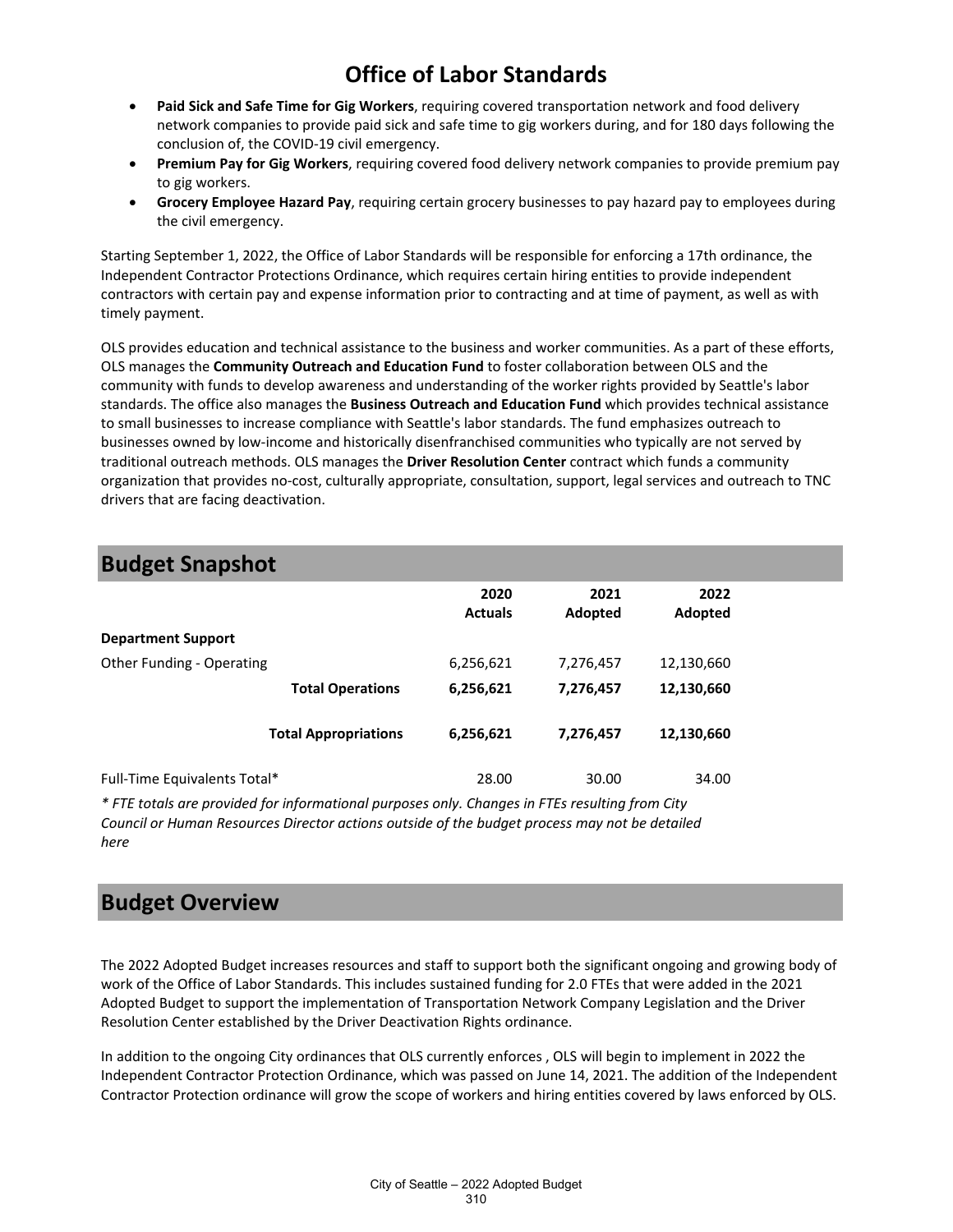The 2022 Adopted Budget includes ongoing funding for implementation of this law, including outreach and education, as well as 2.0 FTEs to accommodate this growth.

The 2022 Adopted Budget increases resources and staff to support both the significant ongoing and growing body of work of the Office of Labor Standards. This includes sustained funding for 2.0 FTEs that were added in the 2021 Adopted Budget to support the implementation of Transportation Network Company Legislation and the Driver Resolution Center established by the Driver Deactivation Rights ordinance.

In addition to the ongoing City ordinances that OLS currently enforces, OLS will begin to implement in 2022 the Independent Contractor Protection Ordinance, which was passed on June 14, 2021. The addition of the Independent Contractor Protection ordinance will grow the scope of workers and hiring entities covered by laws enforced by OLS. The 2022 Adopted Budget includes ongoing funding for implementation of this law, including outreach and education, as well as 2.0 FTEs to accommodate this growth.

The 2022 Adopted Budget also provides one-time funding to address recommendations from the Domestic Workers Standards Board, as presented to Council during 2021, makes permanent a manager position to oversee Outreach and Community Engagement, and adds a Deputy Director position to reflect the department's growing size and complexity. Lastly, the 2022 Adopted Budget provides OLS with a number of technical adjustments, including updates to lease, personnel, and allocated costs for central services like human resources.

#### **City Council Changes to the Proposed Budget**

The City Council added Resolution 32028 requesting the OLS to collaborate with a community coalition on the development of a portable paid time off (PTO) policy for domestic workers in Seattle and submit accompanying legislation to Council.

A portable PTO policy would provide domestic workers who do not accrue meaningful amounts of paid leave because they work short-term jobs, or who do not qualify for mandated paid sick leave because they are hired as independent contractors, with a paid leave benefit that could be flexibly used across multiple hiring entities and jobs. The resolution would establish a set of principles to guide OLS's work and stakeholder engagement in developing a portable PTO policy, including a commitment to racial equity, worker-centered policy, privacy and security of worker information, equitable access, flexibility, sustainability, and accountability. The resolution also references the Council's consideration of appropriations in the 2022 Adopted Budget to support OLS's policy development and outreach efforts.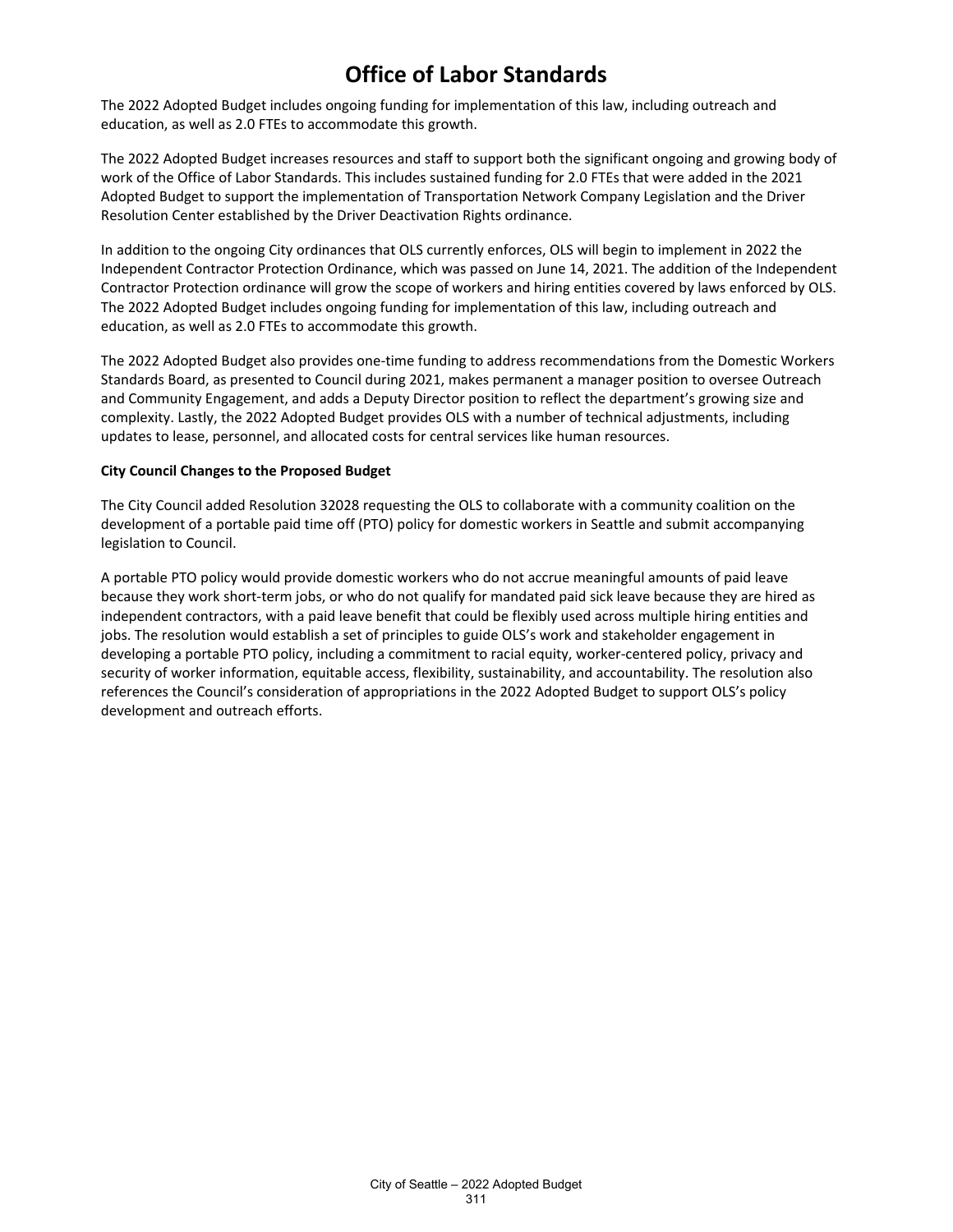## **Incremental Budget Changes**

### **Office of Labor Standards**

|                                                 | <b>Dollars</b> | <b>FTE</b> |
|-------------------------------------------------|----------------|------------|
| 2021 Adopted Budget                             | 7,276,457      | 30.00      |
|                                                 |                |            |
| <b>Baseline</b>                                 |                |            |
| Remove One-time Items                           | 35,121         |            |
| Citywide Adjustments for Standard Cost Changes  | 105,767        |            |
| <b>Baseline Adjustments for Personnel Costs</b> | 34,529         |            |
| Increase in External Lease Costs                | 13,307         |            |
| <b>Adopted Operating</b>                        |                |            |
| <b>Drivers Resolution Center Continuation</b>   | 3,500,000      |            |
| Domestic Worker Standards Board Recommendations | 500,000        |            |
| Independent Contractor Legislation Resourcing   | 488,262        | 2.00       |
| Deputy Director                                 | 172,417        | 1.00       |
| Outreach Manager                                |                | 1.00       |
| Language Premium Staff Stipend                  | 4,800          |            |
| <b>Adopted Technical</b>                        |                |            |
| OLS Fund Revenue Updates                        |                |            |
| Office of Labor Standards Fund Balancing Entry  |                |            |
| <b>Total Incremental Changes</b>                | \$4,854,203    | 4.00       |
| <b>Total 2022 Adopted Budget</b>                | \$12,130,660   | 34.00      |

### **Description of Incremental Budget Changes**

|                              | <b>Baseline</b> |
|------------------------------|-----------------|
| <b>Remove One-time Items</b> |                 |
| Expenditures                 | \$35,121        |
| Revenues                     | \$35,121        |

This item reduces appropriation to remove one-time items that were added as part of the 2021 Adopted Budget, including \$50,000 for Domestic Worker Standards Board recommendations and \$45,000 for the implementation of the Transportation Network Tax. This item also reinstates funding for a Planning and Development Specialist position, which was temporarily unfunded in the 2021 Adopted Budget as a cost-saving measure.

### **Citywide Adjustments for Standard Cost Changes**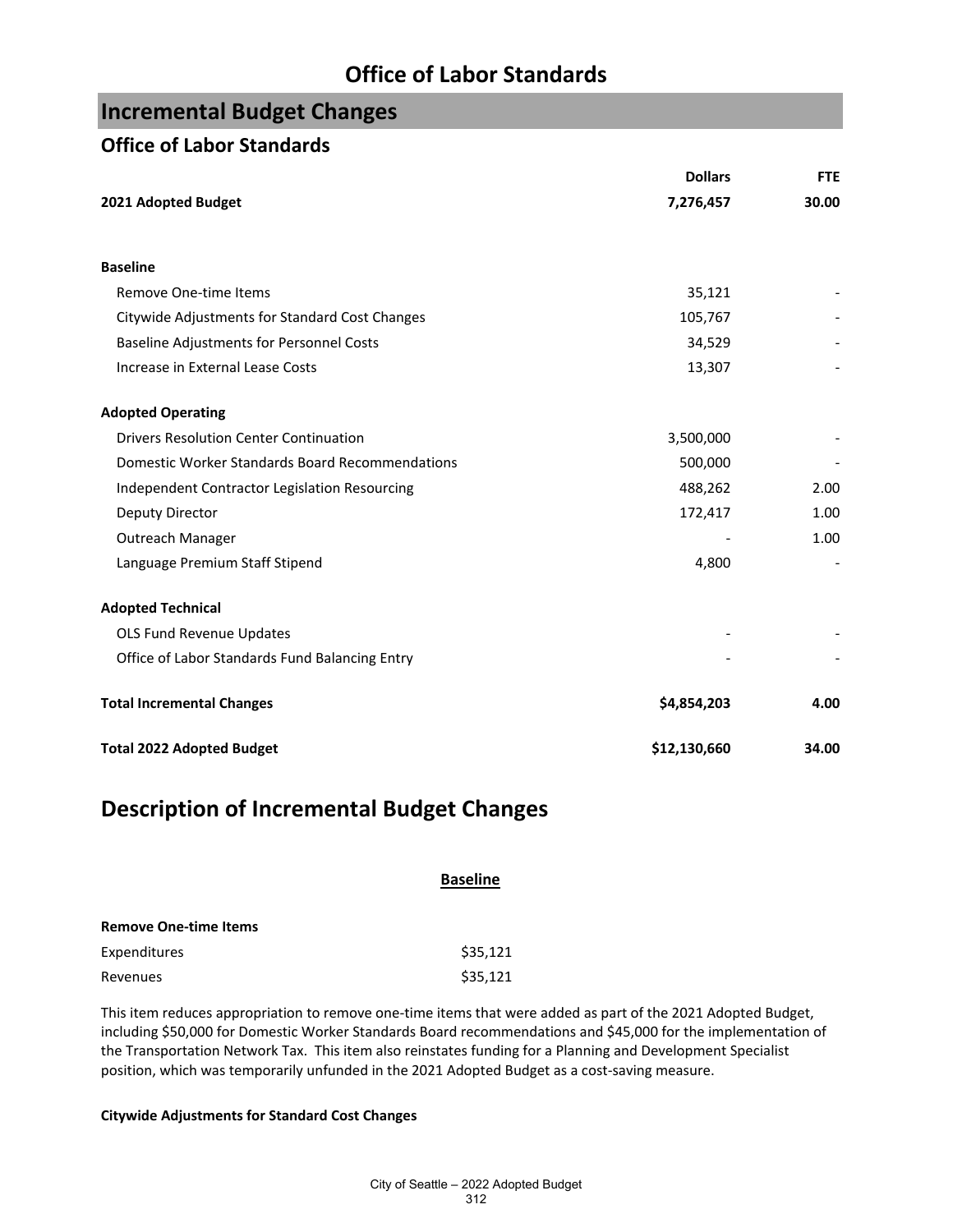|  | Expenditures |
|--|--------------|

**Baseline Adjustments for Personnel Costs**

\$105,767

This item reflects citywide technical adjustments made in the baseline phase to reflect changes to internal services costs, including rates from the Department of Finance & Administrative Services, Seattle Information Technology Department, Seattle Department of Human Resources, and for healthcare, retirement and industrial insurance charges for the department. These adjustments reflect initial assumptions about these costs and inflators early in the budget process.

| Expenditures                                                                                          | \$34.529                                                                                                          |
|-------------------------------------------------------------------------------------------------------|-------------------------------------------------------------------------------------------------------------------|
| Executives, Managers and Strategic Advisors, which was forgone in 2021 due to financial constraints.  | This centrally administered change adjusts appropriations to restore the annual wage increase for non-represented |
| <b>Increase in External Lease Costs</b>                                                               |                                                                                                                   |
| Expenditures                                                                                          | \$13,307                                                                                                          |
| This item increases appropriation authority by \$13,307 to pay for increases in external lease costs. |                                                                                                                   |
|                                                                                                       | <b>Adopted Operating</b>                                                                                          |
| <b>Drivers Resolution Center Continuation</b>                                                         |                                                                                                                   |
| Expenditures                                                                                          | \$3,500,000                                                                                                       |
|                                                                                                       | This item increases annropriation by \$3,500,000 to continue operating the Driver Resolution Center (DRC) as      |

This item increases appropriation by \$3,500,000 to continue operating the Driver Resolution Center (DRC) as required by the Deactivation Rights Ordinance. The Driver Resolution Center comprises a contracted vendor who creates and support the DRC for Transportation Network Company (TNC) drivers as well as staff resourcing to oversee the DRC contract and provide logistical support and outreach. The Driver Resolution Center was initiated July 1, 2021, with appropriation for six months of DRC operations added to the 2021 budget through mid-year supplemental legislation.

#### **Domestic Worker Standards Board Recommendations**

Expenditures \$500,000

This item increases appropriation by \$500,000, providing one-time resources for further implementation of recommendations from the Domestic Workers Standards Board (DWSB). The DWSB was established by the Domestic Workers Ordinance (Seattle Municipal Code 14.23, effective July 1, 2019) to provide a forum for hiring entities, domestic workers, worker organizations, and the public to consider, analyze, and make recommendations to the City on the legal protections, benefits, and working conditions of domestic workers. In 2021, the DWSB issued a set of recommendations designed to improve the effectiveness of the Domestic Workers Ordinance and improve the working conditions of domestic workers in Seattle. The additional funding would support implementation of one or more of the DWSB's recommendations.

#### **Independent Contractor Legislation Resourcing**

| Expenditures               | \$488,262 |
|----------------------------|-----------|
| <b>Position Allocation</b> | 2.00      |

This item increases appropriation by \$488,262 and adds two ongoing positions to implement the Independent Contractor Protection Ordinance, passed on June 14, 2021. The ordinance provides labor standards protections for independent contractors; specifically requiring certain hiring entities to provide pre-contract and payment disclosures and to timely pay independent contractors. The ordinance establishes multiple enforcement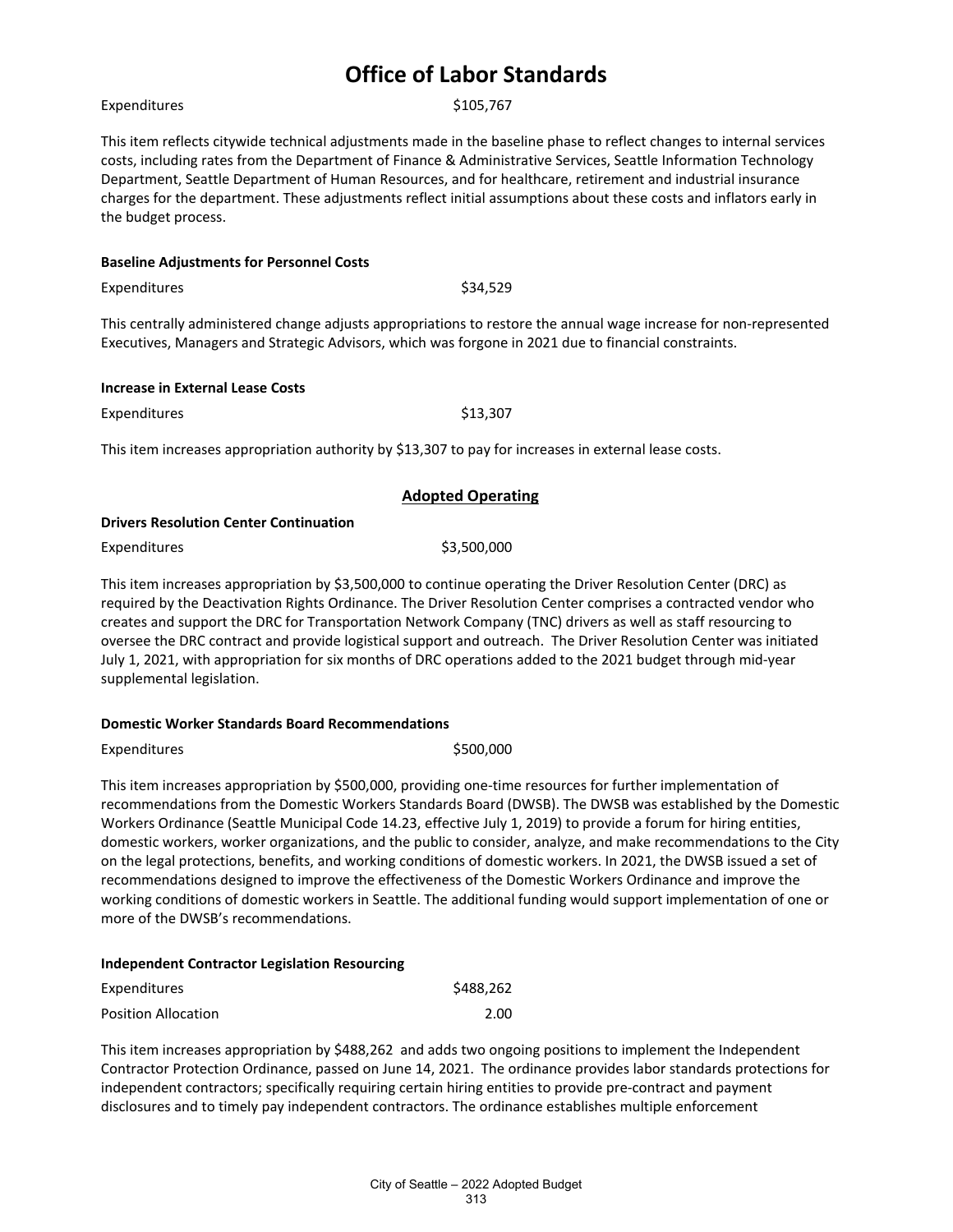mechanisms, including traditional labor standards enforcement, an expedited complaint system, and a court navigator program. Ongoing appropriation of \$427,612 will support education and outreach through community partnerships and implementation (e.g. rulemaking, and ongoing salary costs for 1.0 FTE Paralegal and 1.0 FTE Planning & Development Spec II. An additional one-time appropriation of \$60,650 will support new employee initial set up and initial implementation costs including rulemaking, language access, and outreach and communication efforts like press releases, media campaign, development and/or updates to required forms and notices, and other educational materials.

| <b>Deputy Director</b>     |           |
|----------------------------|-----------|
| Expenditures               | \$172,417 |
| <b>Position Allocation</b> | 1.00      |

The item increases appropriation by \$172,417 and adds a Deputy Director (Executive 1) position which will support the Director on critical functions of department operations and strategic planning. The Deputy Director will direct strategic planning and management systems key to promoting the effectiveness of the Department's and City of Seattle's strategies in advancing worker protections in policy and practice. This position add aligns the Office of Labor Standards organizational structure with other similarly sized departments and offices.

#### **Outreach Manager**

Position Allocation **1.00** 

This item adds an Outreach Manager position to support the supervision and oversight of OLS's Outreach Unit, consisting currently of four Engagement Specialists, and will indirectly supervise other team members on discrete projects, including from our administrative, policy and enforcement teams. An emergency position was approved for 2021 on March 26, 2021; this item makes the position permanent.

#### **Language Premium Staff Stipend**

Expenditures \$4,800

This item increases ongoing appropriation authority for language services stipends. Per the Coalition of City Unions collective bargaining agreement, City employees who are multilingual and provide language services, such as interpretation and translation, to communicate with clients and/or other employees in business-related situations are now eligible for a monthly language premium stipend. The amounts in the 2022 budget are estimates based on the eligible employees from 2021.

### **Adopted Technical**

**OLS Fund Revenue Updates**

Revenues \$3,365,949

This item increases revenue from the General Fund to the Office of Labor Standards fund to reflect the budget changes described above.

### **Office of Labor Standards Fund Balancing Entry**

Revenues \$1,453,133

This is a technical item to record a fund balancing entry for the 00190 Office of Labor Standards Fund, which is managed by this department.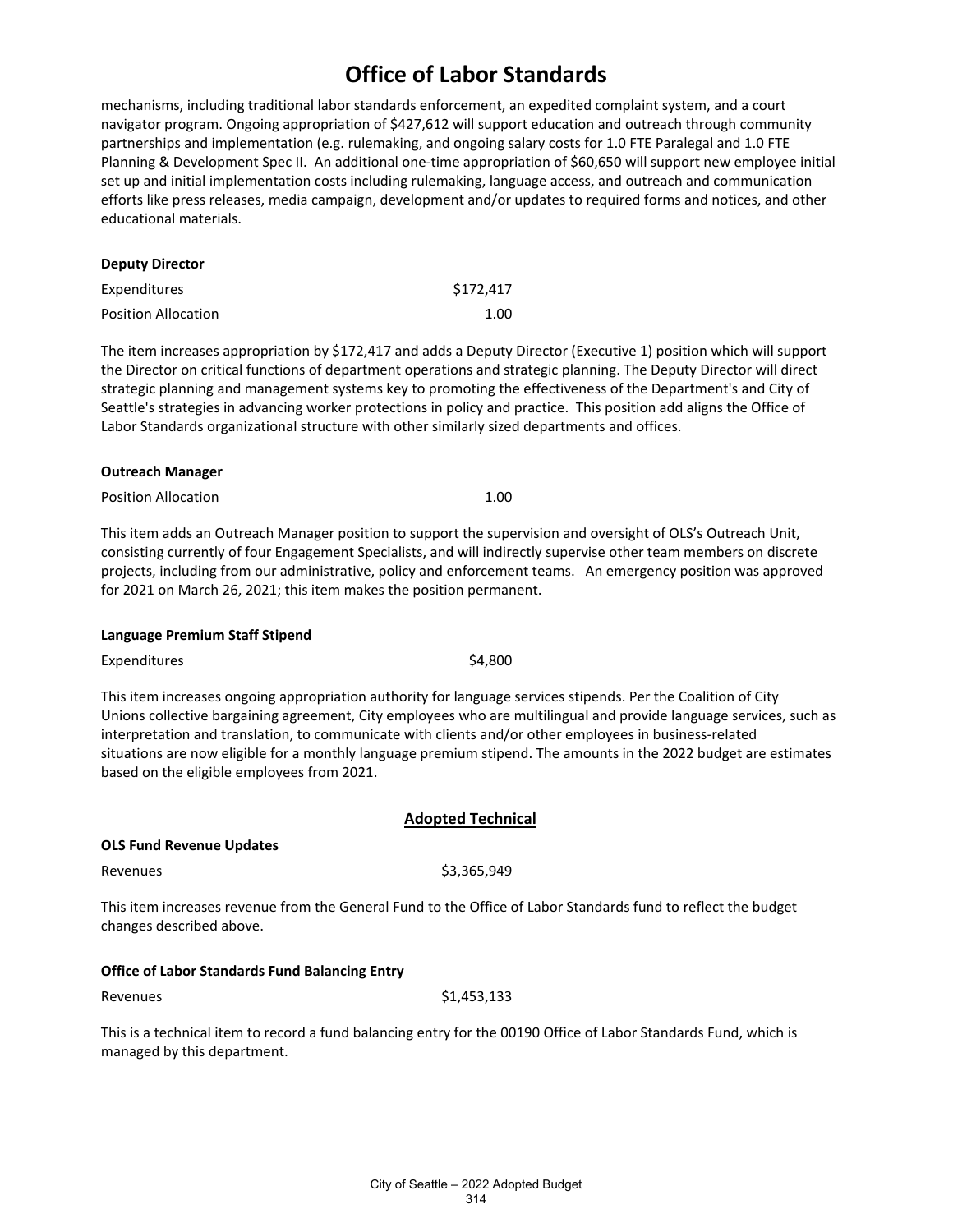| <b>Expenditure Overview</b> |  |  |  |  |
|-----------------------------|--|--|--|--|
|-----------------------------|--|--|--|--|

| <b>Appropriations</b>                        | 2020<br><b>Actuals</b> | 2021<br>Adopted | 2022<br>Adopted |
|----------------------------------------------|------------------------|-----------------|-----------------|
| OLS - BO-LS-1000 - Office of Labor Standards |                        |                 |                 |
| 00190 - Office of Labor Standards Fund       | 6,256,621              | 7,276,457       | 12,130,660      |
| Total for BSL: BO-LS-1000                    | 6,256,621              | 7,276,457       | 12,130,660      |
| <b>Department Total</b>                      | 6,256,621              | 7,276,457       | 12,130,660      |
| Department Full-Time Equivalents Total*      | 28.00                  | 30.00           | 34.00           |

*\* FTE totals are provided for informational purposes only. Changes in FTEs resulting from City Council or Human Resources Director actions outside of the budget process may not be detailed here*

# **Budget Summary by Fund Office of Labor Standards**

|                                        | 2020<br><b>Actuals</b> | 2021<br>Adopted | 2022<br>Adopted |
|----------------------------------------|------------------------|-----------------|-----------------|
| 00190 - Office of Labor Standards Fund | 6,256,621              | 7.276.457       | 12,130,660      |
| <b>Budget Totals for OLS</b>           | 6,256,621              | 7,276,457       | 12,130,660      |

# **Revenue Overview**

|                            | <b>2022 Estimated Revenues</b>                |                |           |            |
|----------------------------|-----------------------------------------------|----------------|-----------|------------|
| <b>Account</b>             |                                               | 2020           | 2021      | 2022       |
| Code                       | <b>Account Name</b>                           | <b>Actuals</b> | Adopted   | Adopted    |
| 360420                     | Other Judgments & Settlements                 | 17,886         |           |            |
|                            | Total Revenues for: 00100 - General Fund      | 17,886         |           |            |
| 397010                     | <b>Operating Transfers In</b>                 | 6,797,482      | 6,276,457 | 10,677,527 |
| <b>Standards Fund</b>      | Total Revenues for: 00190 - Office of Labor   | 6,797,482      | 6,276,457 | 10,677,527 |
| 400000                     | Use of/Contribution to Fund<br><b>Balance</b> | -              | 1,000,000 | 1,453,133  |
| <b>Standards Fund</b>      | Total Resources for:00190 - Office of Labor   | 6,797,482      | 7,276,457 | 12,130,660 |
| <b>Total OLS Resources</b> |                                               | 6,815,368      | 7,276,457 | 12,130,660 |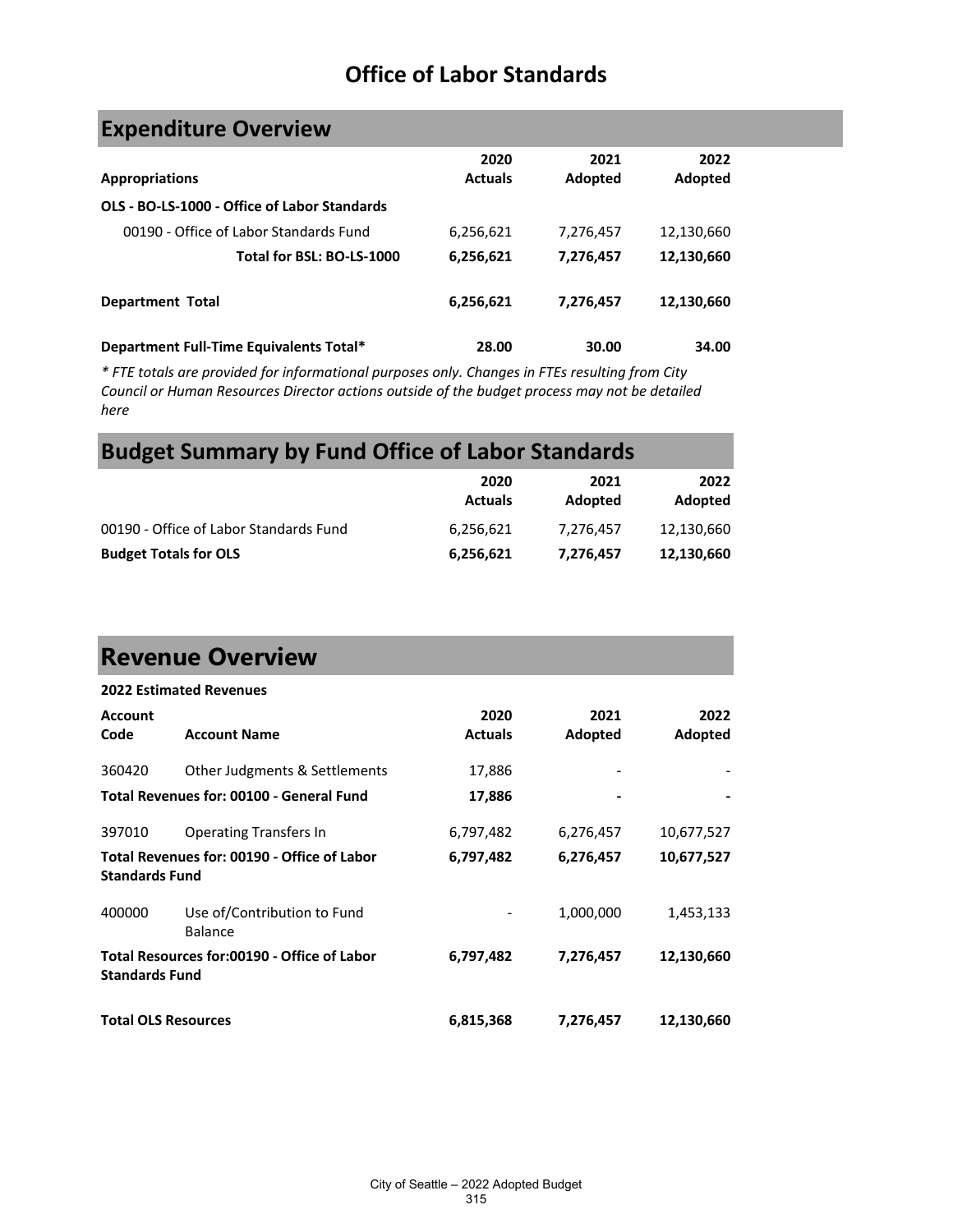## **Appropriations by Budget Summary Level and Program**

### **OLS - BO-LS-1000 - Office of Labor Standards**

The purpose of the Office of Labor Standards Budget Summary Level is to implement labor standards for workers performing work inside Seattle's city limits . This includes investigation, remediation, outreach and education, and policy work related to existing labor standards and those that the City may enact in the future.

| <b>Program Expenditures</b>              | 2020<br><b>Actuals</b> | 2021<br><b>Adopted</b>   | 2022<br>Adopted |
|------------------------------------------|------------------------|--------------------------|-----------------|
| <b>Business Outreach &amp; Education</b> | 518,533                | $\qquad \qquad$          | 600,000         |
| Community Outreach & Education           | 1,473,944              | $\overline{\phantom{a}}$ | 1,500,000       |
| Office of Labor Standards                | 4,264,143              | 7,276,457                | 10,030,660      |
| <b>Total</b>                             | 6,256,621              | 7,276,457                | 12,130,660      |
| Full-time Equivalents Total*             | 28.00                  | 30.00                    | 34.00           |

*\*FTE totals are provided for informational purposes only. Changes in FTEs resulting from City Council or Human Resources Director actions outside of the budget process may not be detailed here*

*The following information summarizes the programs in Office of Labor Standards Budget Summary Level:*

### **Business Outreach & Education**

The purpose of the Business Outreach and Education program is to facilitate assistance and outreach to small businesses owned by low-income and historically disenfranchised communities, who typically are not served by traditional outreach methods, to increase awareness and compliance with Seattle's labor standards.

|                               | 2020           | 2021    | 2022           |
|-------------------------------|----------------|---------|----------------|
| Expenditures/FTE              | <b>Actuals</b> | Adopted | <b>Adopted</b> |
| Business Outreach & Education | 518.533        | $\sim$  | 600.000        |

### **Community Outreach & Education**

The purpose of the Community Outreach and Education program is to strengthen the collaboration between OLS and the community by funding community-based organizations and enhancing their capacity to increase awareness and understanding of Seattle's labor standards among populations and industries with low-wage jobs and that experience high-incidents of workplace violations including: female-identifying workers, workers of color, immigrant and refugee workers, LGBTQ workers, workers with disabilities, veterans and youth workers.

|                                | 2020           | 2021    | 2022      |
|--------------------------------|----------------|---------|-----------|
| Expenditures/FTE               | <b>Actuals</b> | Adopted | Adopted   |
| Community Outreach & Education | 1.473.944      | $\sim$  | 1.500.000 |

### **Office of Labor Standards**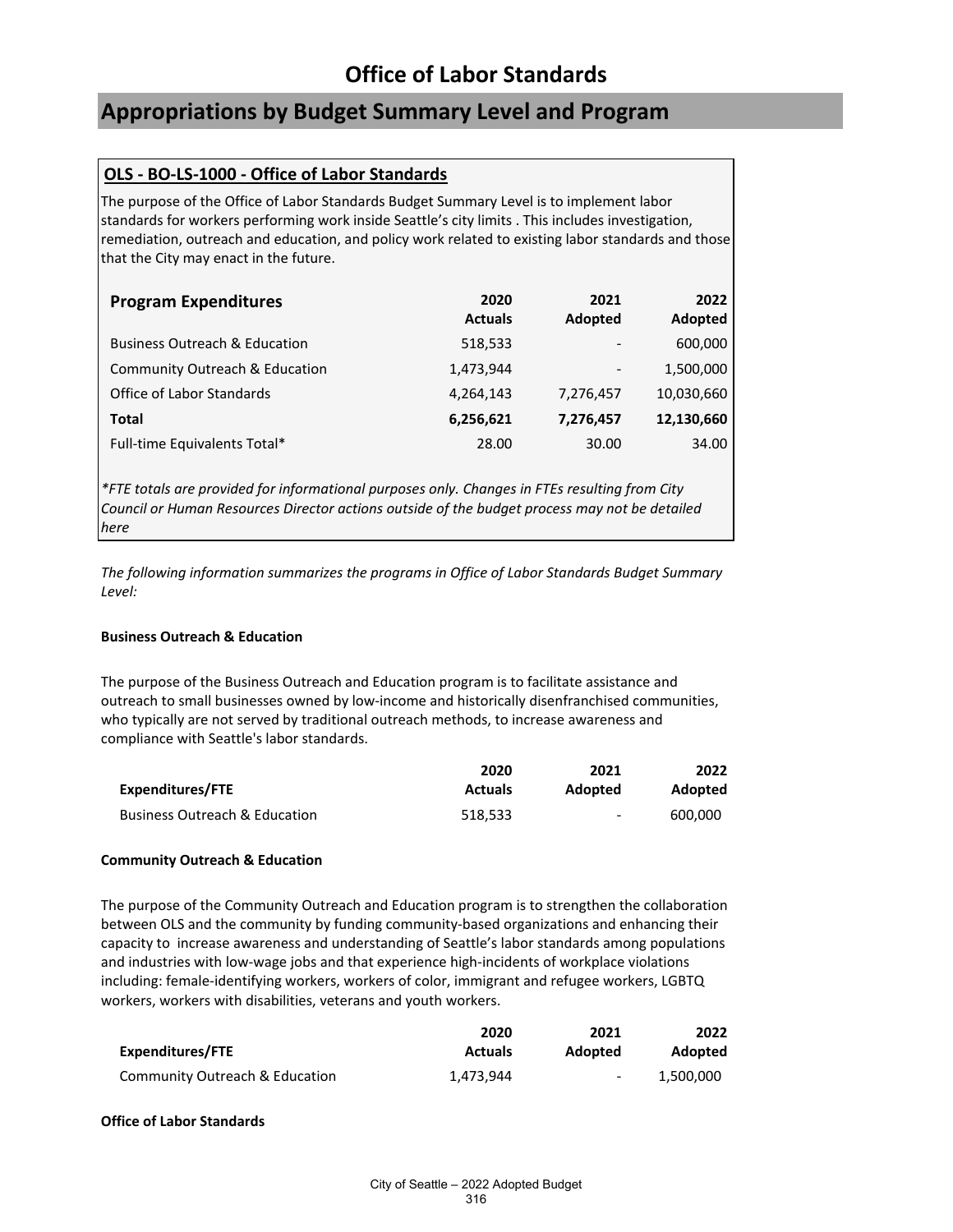The purpose of the Office of Labor Standards Program is to develop and implement labor standards that advance workplace equity for employees working inside Seattle's city limits. This includes enforcement outreach and education, and policy work.

|                                    | 2020           | 2021      | 2022       |
|------------------------------------|----------------|-----------|------------|
| Expenditures/FTE                   | <b>Actuals</b> | Adopted   | Adopted    |
| Office of Labor Standards          | 4.264.143      | 7.276.457 | 10.030.660 |
| <b>Full Time Equivalents Total</b> | 28.00          | 30.00     | 34.00      |